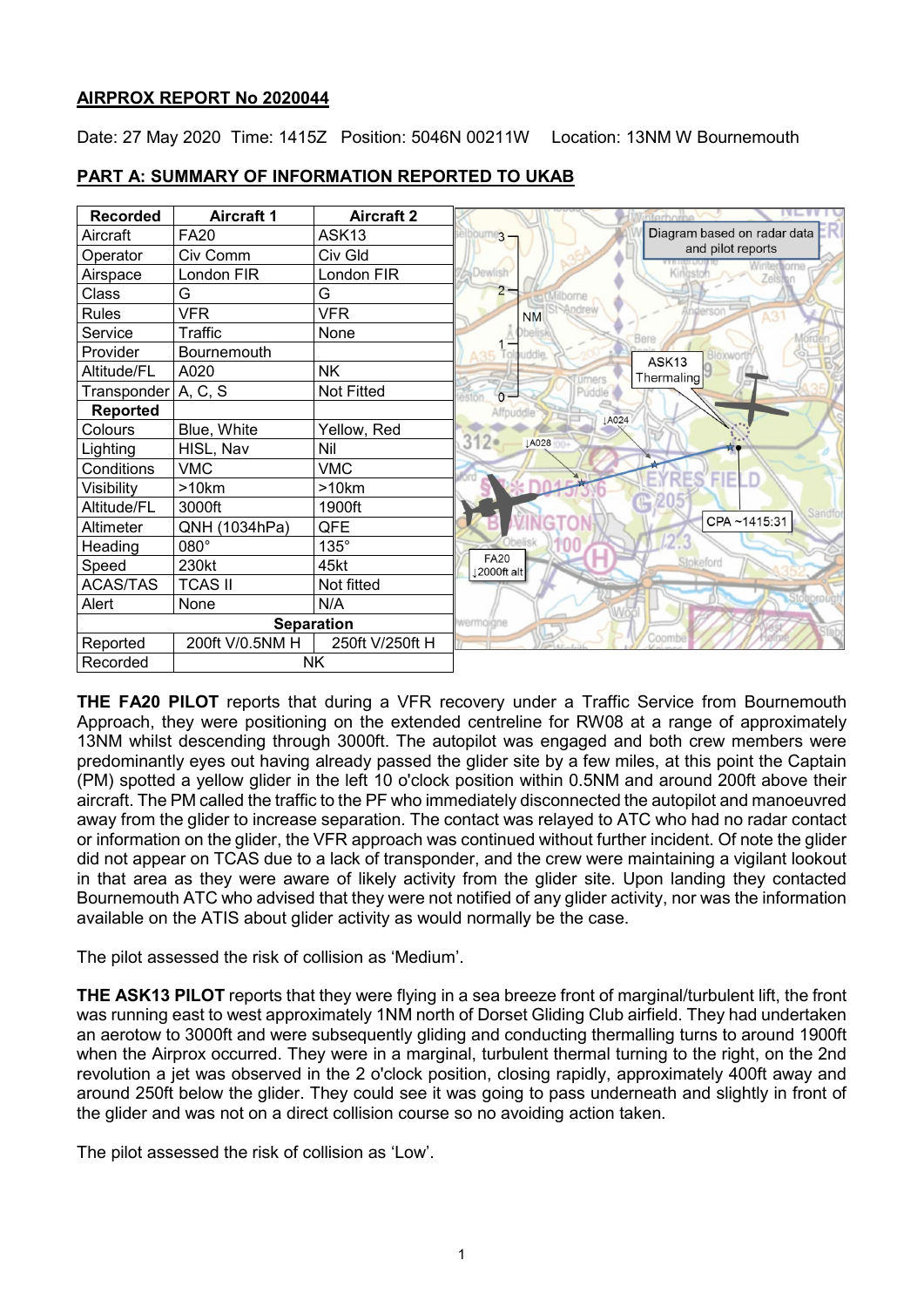**THE BOURNEMOUTH CONTROLLER** reports that the radar controller was informed by the FA20 pilot that they had come within 400ft of a glider in the Eyres Field area which was not showing on TCAS. The pilot did not advise that they would be filing an Airprox either on the frequency or by phone on landing and therefore no report was filed by the controller, who has subsequently been on furlough.

# **Factual Background**

The weather at Bournemouth was recorded as follows:

METAR EGHH 271350Z 17008KT 9999 FEW048 22/08 Q1034=

# **Analysis and Investigation**

# **UKAB Secretariat**

The FA20 and ASK13 pilots shared an equal responsibility for collision avoidance and not to operate in such proximity to other aircraft as to create a collision hazard. [1](#page-1-0) If the incident geometry is considered as head-on or nearly so then both pilots were required to turn to the right. [2](#page-1-1) If the incident geometry is considered as converging then the FA20 pilot was required to give way to the ASK1[3](#page-1-2). $^{\rm 3}$ 

# **Bournemouth Occurrence Investigation**

A Bournemouth Investigation found that there was no indication that the Dorset Gliding Club (DGC) had informed them that they were active that day, normally, once informed ATC would ensure controllers were aware by putting the details on their information screens. They noted that they had tried to engage with the DGC, specifically with regard to approaches to RW08, but there was no LoA in place because of the nature of their (DGC) operations, which tended not to follow specific days and the site was also used by visiting gliders.

At 1413:00 the FA20 pilot contacted Bournemouth Radar 22NM west of the airfield and outside controlled airspace, the pilot requested a VFR recovery. The controller placed the aircraft under a Traffic Service and cleared the pilot for a straight in approach for RW08. Whilst transmitting the joining clearance, a primary radar only contact briefly appeared on the radar display 9NM east of the FA20's position, slightly north of the final approach track for RW08. The contact displayed for 4sec before disappearing.

The controller passed Traffic Information to the FA20 pilot on another FA20 joining VFR ahead at 1413:21. The controller then co-ordinated with the ADI controller during which the radar controller advised of the two joining FA20s and two CTR transits. Clearance was then given to a pilot to transit the north eastern edge of the CTR not above 2000ft VFR, at 1414:21, whilst that pilot read back the transit clearance, a PSR contact briefly reappeared ahead of the FA20 approximately 0.5NM north of the final approach track 4NM east of the aircraft. A screen capture taken at this time is depicted below with FA20 descending through 3700ft (Figure 1).

l <sup>1</sup> SERA.3205 Proximity..

<span id="page-1-2"></span><span id="page-1-1"></span><span id="page-1-0"></span><sup>&</sup>lt;sup>2</sup> SERA.3210 Right-of-way (c)(1) Approaching head-on.<br><sup>3</sup> SERA.3210 Right-of-way (c)(2) Converging..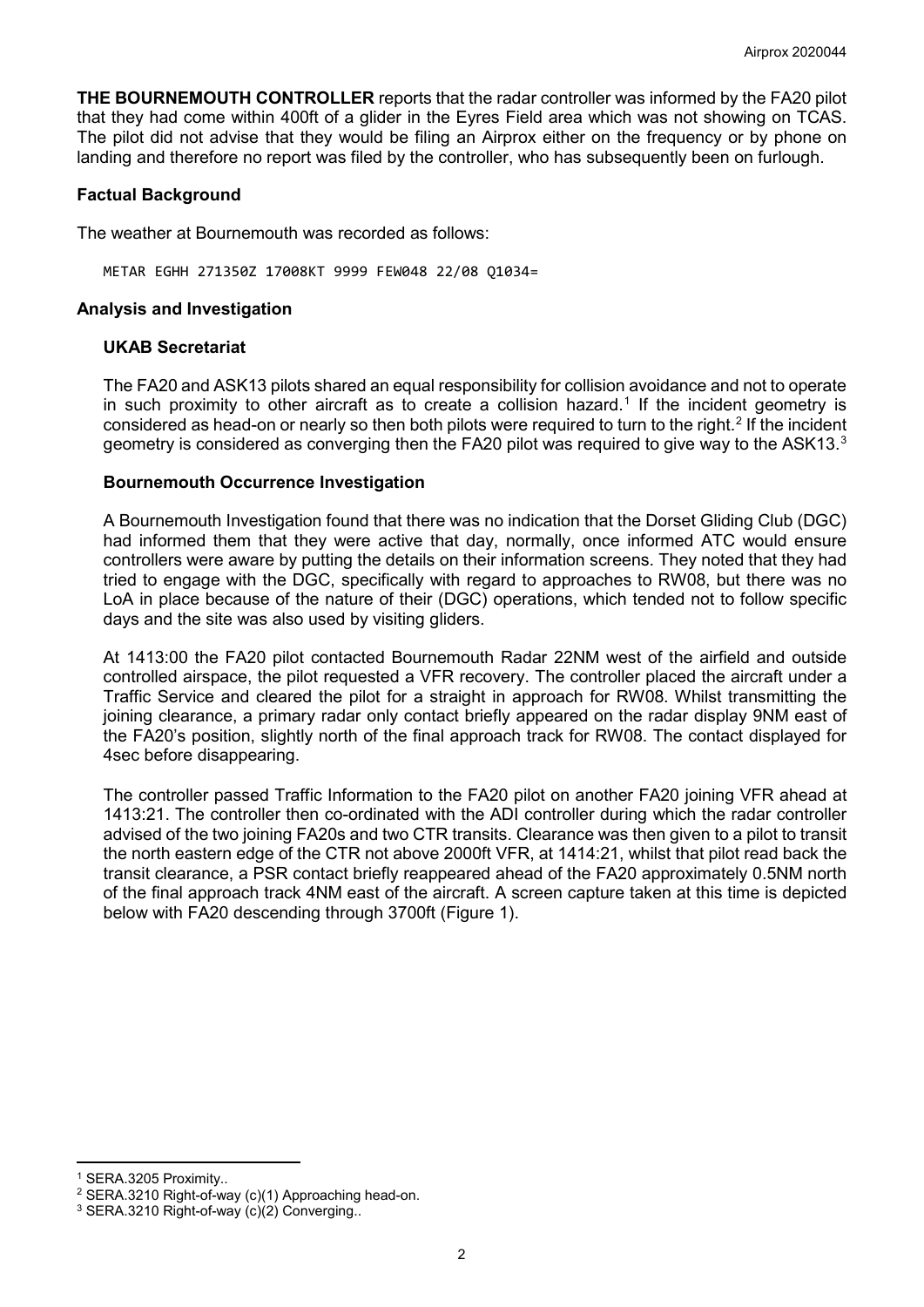



A continuous primary contact remained on the radar display making subtle movements until the contact began to coast at 1414:55 for several seconds (Figure 2). At 1415:07 the contact reappeared more solidly, approximately 0.75NM due north of the FA20 tracking slowly westbound, Figure 3.



Figure 2: 1414:59 Figure 3: 1415:07



At 1415:17 the FA20 pilot reported visual with the field and was told to contact Bournemouth Tower, just before leaving the frequency the pilot reported that he had flown within 400ft of a glider, which was not showing on TCAS. This was acknowledged by the controller. The controller could not recall whether they saw the primary contact or not, but Traffic Information was not passed.

# **Comments**

# **BGA**

Following the similar Airprox in this area last year (2019111), the Board suggested that closer liaison between DGC and Bournemouth ATC would be helpful. Following this incident, we're pleased to hear that this is to be extended to the FA20 Operator, who will be advised when DGC are operating midweek. It is unfortunate that the FA20's chosen routing took them overhead the DGC site - a small deviation in track or altitude would likely have prevented this Airprox.

# **Summary**

An Airprox was reported when a FA20 and an ASK13 flew into proximity to the west of Bournemouth, at around 1415z on Wednesday 27<sup>th</sup> May 2020. Both pilots were operating under VFR in VMC, the FA20 pilot in receipt of a Traffic Service from Bournemouth, the ASK13 pilot was in not receipt of an ATS.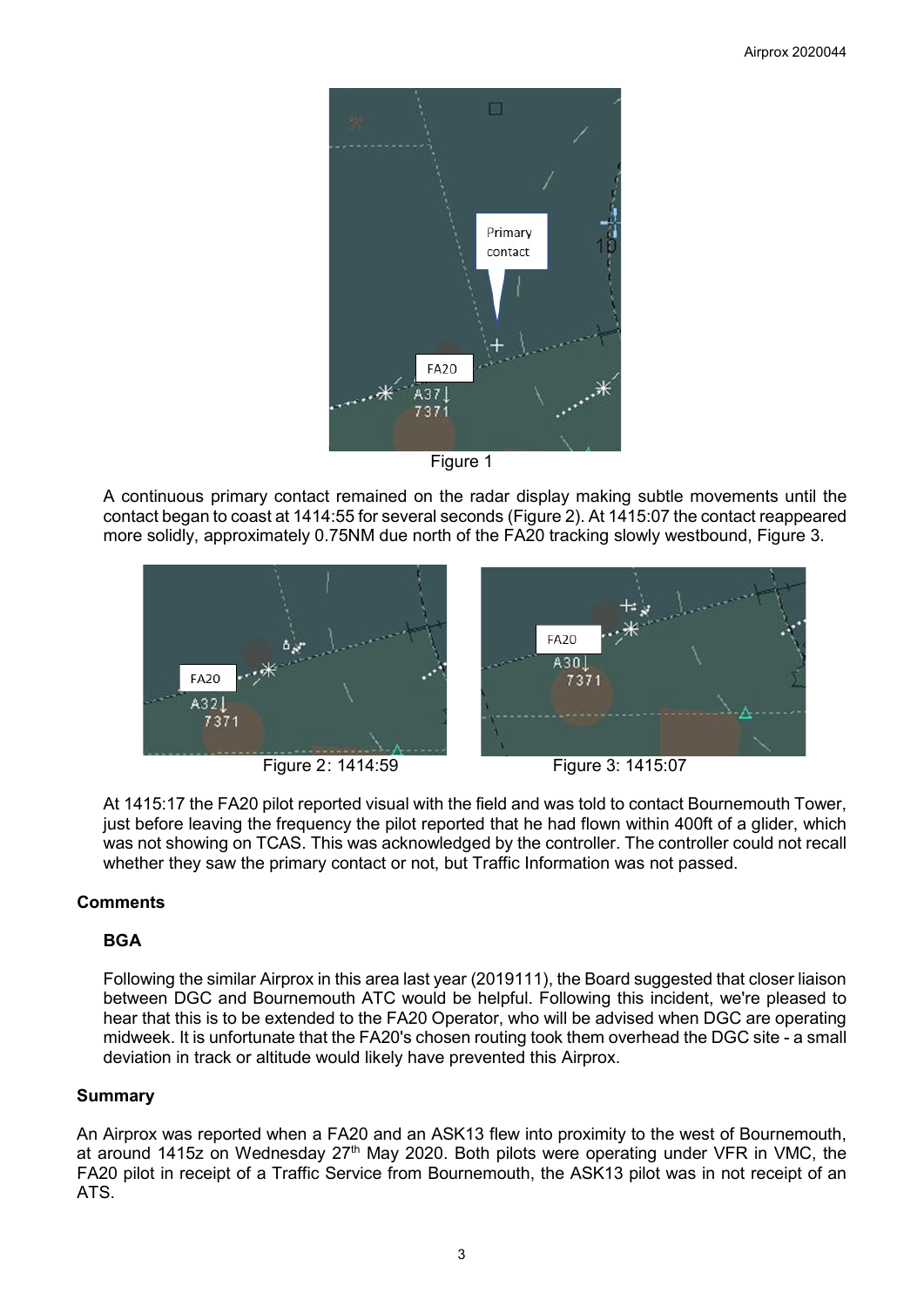# **PART B: SUMMARY OF THE BOARD'S DISCUSSIONS**

Information available consisted of reports from the pilots of both aircraft, transcripts of the relevant RT frequencies, radar photographs/video recordings and reports from the air traffic controllers involved. Relevant contributory factors mentioned during the Board's discussions are highlighted within the text in bold, with the numbers referring to the Contributory Factors table displayed in Part C.

Due to the exceptional circumstances presented by the coronavirus pandemic, this incident was assessed as part of a 'virtual' UK Airprox Board meeting where members contributed via dial-in/VTC comments. Although not all Board members were present for the entirety of the meeting and, as a result, the usual wide-ranging discussions involving all Board members were more limited, sufficient engagement was achieved to enable a formal assessment to be agreed along with the following associated comments.

The Board first looked at the actions of the FA20 pilot. Having called for a VFR approach to Bournemouth, members could understand the inclination to go for a direct routing, particularly given that the pilot had not been aware that Eyres Field was active. But members thought that by maintaining height above the glider site, or routing to the north, the pilot could have avoided the possibility of encountering gliders at all (**CF4**). Although they were receiving a Traffic Service, the controller had not provided any Traffic Information. Furthermore, the CWS within the FA20 could not detect the glider (which was not transponder equipped), so prior to seeing it the pilot had no situational awareness that the glider was there (**CF5**, **CF6**). However, in the event, although 0.5NM could be considered a late sighting (**CF7**), the pilot was able to take avoiding action to increase separation.

The glider pilot also did not have any prior situational awareness on the FA20 (**CF5**), they became visual whilst turning within a thermal, which members thought was probably after the FA20 pilot had already taken action (**CF7**). Noting that Bournemouth ATC were not aware of the glider site being active on that day, members thought that armed with such with knowledge the FA20 pilot would probably have avoided the area completely. They were told that DGC normally informed ATC via a telephone call, or via radio from the tug on the first lift of the day, but clearly the system had fallen short on this occasion (**CF1**). Given that there had been another, very similar Airprox previously (2019111), members thought an opportunity had been missed to ensure that there was not a repetition, by improving liaison between the DGC and Bournemouth. However, they were heartened to hear that DGC had already instigated a number of changes to their procedures, including emailing the FA20's operating company as well as Bournemouth ATC to advise when active. With new procedures already in place, members stopped short of making a further recommendation.

Turning to the actions of the controller, without formal notification that the glider site was active, they were not expecting to see gliders in the vicinity (**CF2**). Controlling members noted that it was notoriously difficult to see gliders on the radar, given that most did not carry a transponder and that the very fabric of the aircraft provided a poor radar signature. Although the radar screenshots showed an intermittent primary return, if the controller was looking elsewhere on their radar screen at the time it would have been easy to miss it, or to discount it as radar clutter. Whatever the reason, the controller did not assimilate that the glider was there and did not give Traffic Information to the FA20 pilot (**CF3**).

When assessing the risk some members felt that this was normal operations in Class G airspace, in that the FA20 pilot saw and avoided a glider (Category E). However, others argued that the lack of prior situational awareness, until the relatively late sighting by both pilots, meant that safety had been degraded, although the timely and effective avoiding action by the FA20 pilot ensured that there had been no risk of collision. In the end, the latter view prevailed; Risk Category C.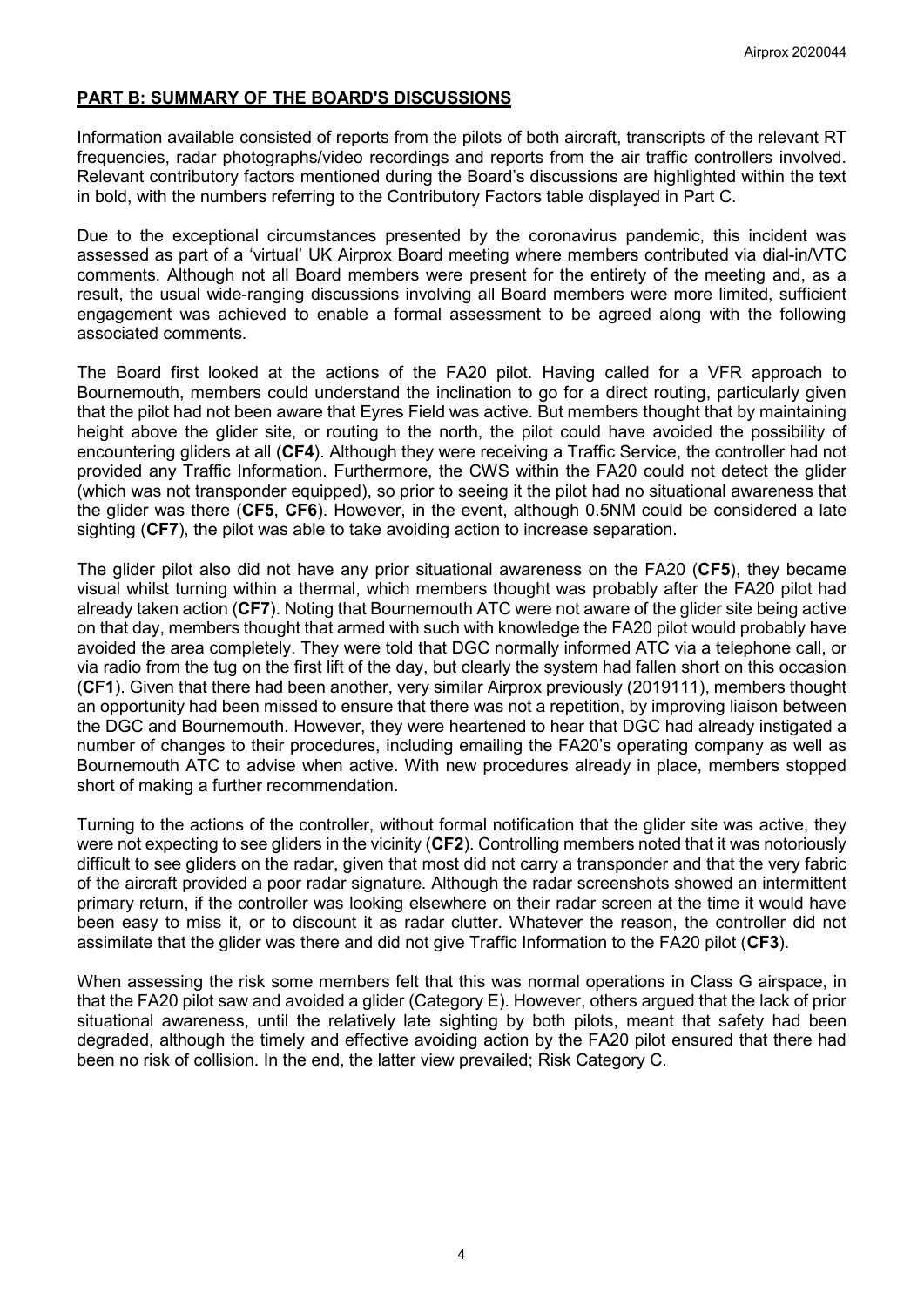# **PART C: ASSESSMENT OF CONTRIBUTORY FACTORS AND RISK**

# Contributory Factors:

|           | 2020044                                                        |                                            |                                                                      |  |  |
|-----------|----------------------------------------------------------------|--------------------------------------------|----------------------------------------------------------------------|--|--|
| <b>CF</b> | <b>Factor</b>                                                  | <b>Description</b>                         | Amplification                                                        |  |  |
|           | <b>Ground Elements</b>                                         |                                            |                                                                      |  |  |
|           | • Regulations, Processes, Procedures and Compliance            |                                            |                                                                      |  |  |
| 1         |                                                                | • Any other event                          | <b>Existing notification procedures not followed</b>                 |  |  |
|           | • Situational Awareness and Action                             |                                            |                                                                      |  |  |
| 2         | Contextual                                                     | • Situational Awareness and Sensory Events | The controller had only generic, late or no Situational<br>Awareness |  |  |
| 3         | <b>Human Factors</b>                                           | • Conflict Detection - Not Detected        |                                                                      |  |  |
|           | <b>Flight Elements</b>                                         |                                            |                                                                      |  |  |
|           | <b>• Tactical Planning and Execution</b>                       |                                            |                                                                      |  |  |
| 4         | <b>Human Factors</b>                                           | • Flight Planning and Preparation          |                                                                      |  |  |
|           | • Situational Awareness of the Conflicting Aircraft and Action |                                            |                                                                      |  |  |
| 5.        | Contextual                                                     | • Situational Awareness and Sensory Events | Pilot had no, late or only generic, Situational Awareness            |  |  |
|           | • Electronic Warning System Operation and Compliance           |                                            |                                                                      |  |  |
| 6         | Technical                                                      | • ACAS/TCAS System Failure                 | Incompatible CWS equipment                                           |  |  |
|           | • See and Avoid                                                |                                            |                                                                      |  |  |
|           | <b>Human Factors</b>                                           | • Monitoring of Other Aircraft             | Late-sighting by one or both pilots                                  |  |  |

### Degree of Risk: C.

### Safety Barrier Assessment<sup>[4](#page-4-0)</sup>

In assessing the effectiveness of the safety barriers associated with this incident, the Board concluded that the key factors had been that:

### **Ground Elements:**

**Situational Awareness of the Confliction and Action** were assessed as **ineffective** because the Bournemouth controller was not aware that the glider site was active.

### **Flight Elements:**

 $\overline{\phantom{a}}$ 

**Tactical Planning and Execution** was assessed as **partially effective** because the FA20 pilot elected to fly over the top of the gliding site.

**Situational Awareness of the Conflicting Aircraft and Action** were assessed as **ineffective** because neither pilot had any situational awareness that the other was there prior to becoming visual.

**Electronic Warning System Operation and Compliance** were assessed as **ineffective** because the TCAS in the FA20 could not detect the non-transponding glider.

<span id="page-4-0"></span><sup>4</sup> The UK Airprox Board scheme for assessing the Availability, Functionality and Effectiveness of safety barriers can be found on the [UKAB Website.](http://www.airproxboard.org.uk/Learn-more/Airprox-Barrier-Assessment/)